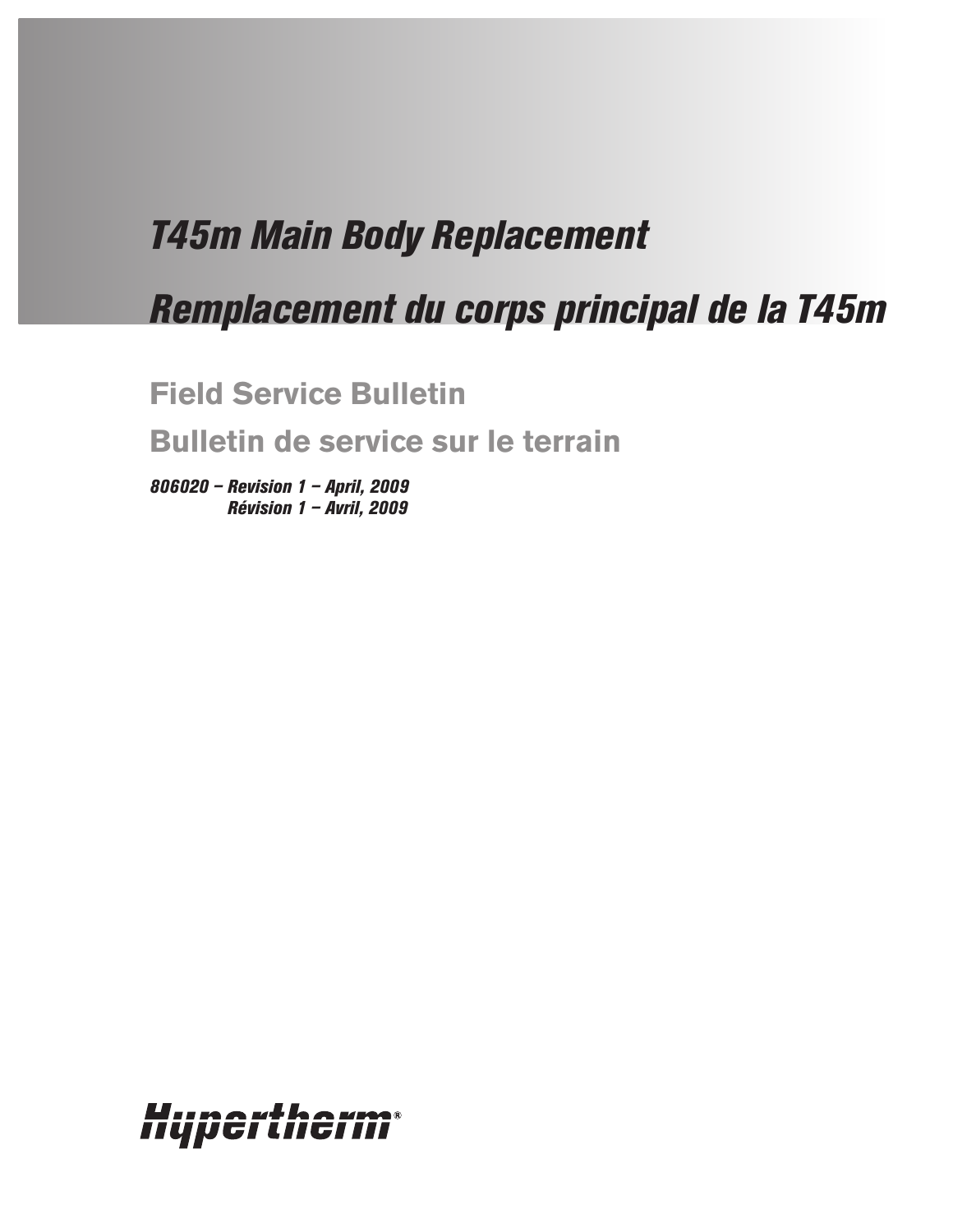

## **Introduction**

#### **Purpose**

Describes the necessary steps to replace the main body (torch head) on the T45m machine torch.

#### **Tools and materials needed**

#1 Phillips-head screwdriver T8 Torx driver 5/64" (2 mm) Allen wrench 5/16" (8 mm) wrench 3/8" (or adjustable) wrench 1/4" (or adjustable) wrench

#### **Kit contents**

#### **Kit 228320**

| <b>Part number</b> | <b>Description</b>               | Quantity |
|--------------------|----------------------------------|----------|
| 027055             | Lube: Silicone 1/4-oz tube       |          |
| 075503             | Locknut: 4-40 Flexloc            |          |
| 075504             | Machine screw: 4-40 x 5/16       |          |
| 220651             | Torch main body: T45m            |          |
| 075716             | Socket head cap screw: M3 x 6 mm | З        |
| 075704             | Machine screw: M3 x 6 mm         | 6        |
| 075724             | Machine screw: M3 x 8 mm         | 2        |
| 058503             | O-ring                           |          |
| 075729             | Washer                           |          |
|                    |                                  |          |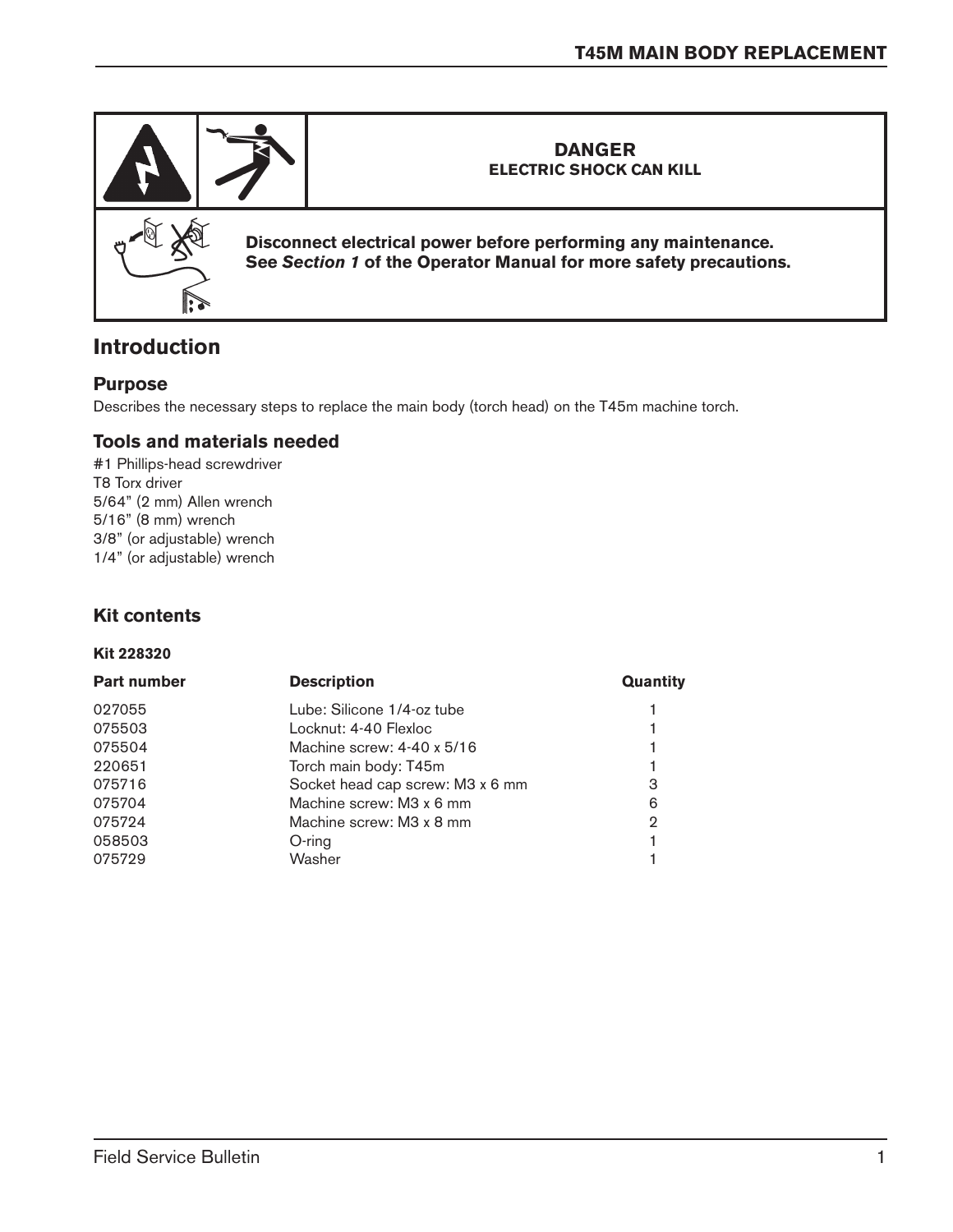### **Remove the torch main body**

- 1. Disconnect the torch lead from the power supply. Remove the consumables from the torch.
- 2. Remove the gear rack by removing the 2 black screws that secure it to the positioning sleeve; discard the screws.
- 3. Remove the 6 screws (3 at each end) that secure the positioning sleeve to the rear mounting ring and to the torch body and discard the screws. Slide the positioning sleeve off the torch.
- 4. Remove the o-ring from the torch main body and discard the o-ring.



- 5. Remove the 3 socket head screws from the front mounting ring and discard the screws.
- 6. Slide the mounting ring off the torch body.
- 7. Disconnect the cap-sensor switch connector.



- 8. Remove the cap sensor switch machine screw and the cap sensor switch from the torch main body, retain the screw.
- 9. Use a #1 Phillips screwdriver and a 1/4-inch wrench to remove the screw and locknut that secure the power cable to the plunger, discard the screw and locknut. (Turn the plunger if necessary to gain access to the screw.)
- 10. Use 5/16-inch (8 mm) and 3/8-inch (or adjustable) wrenches to loosen the nut that secures the gas supply line to the gas supply connection. Discard the main torch body.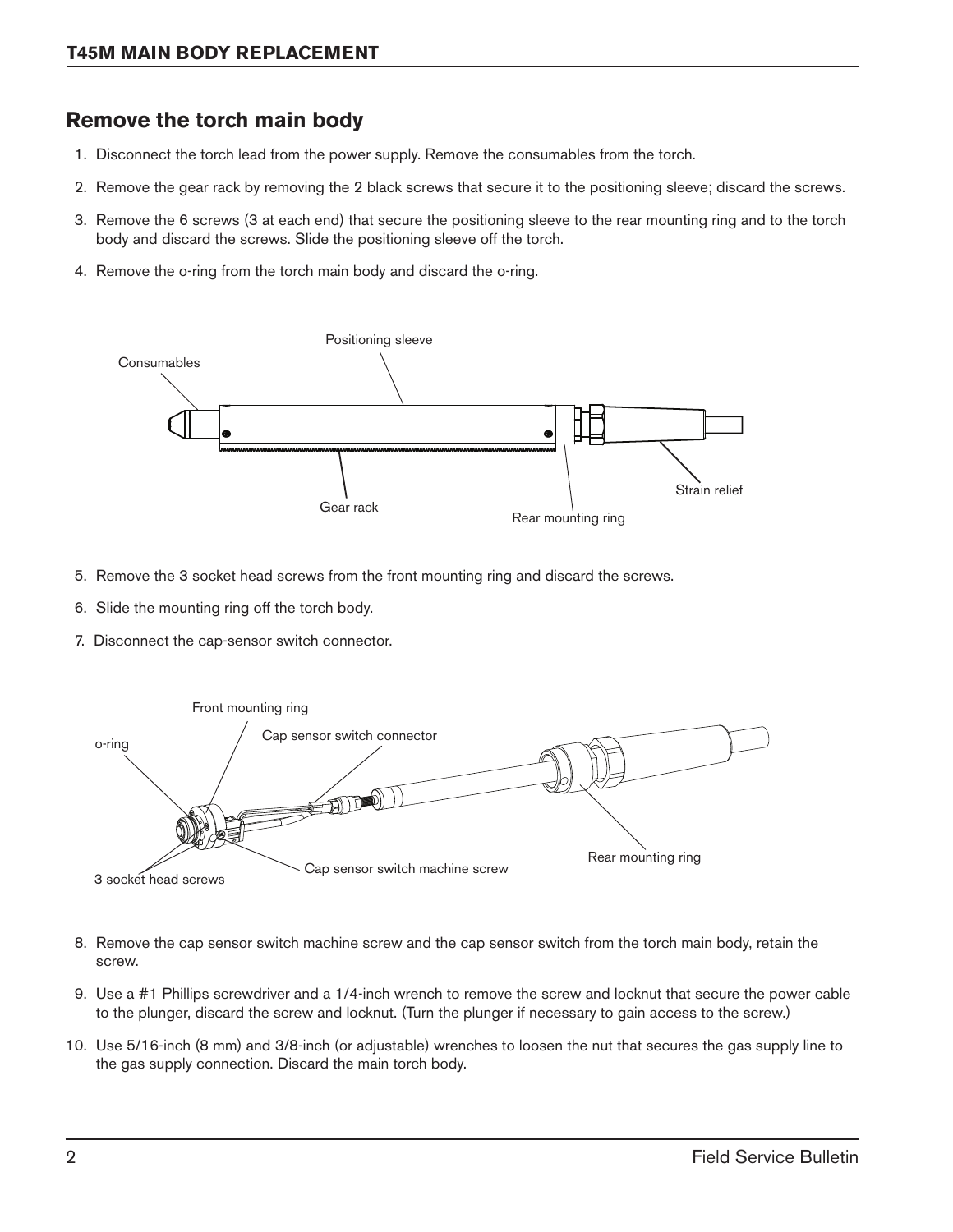

### **Install the new torch main body**

- 1. Attach the new torch main body to the torch lead. Use 5/16-inch (8 mm) and 3/8-inch (or adjustable) wrenches to tighten the nut that secures the gas supply line to the gas supply connection.
- 2. Attach the power cable to the plunger using the new screw, locknut, and washer that comes with the kit (refer to the illustration below). Rotate the plunger so the screw does not interfere with the cap-sensor switch.
- 3. Install the cap sensor switch into the torch main body, using the machine screw removed earlier.
- 4. Connect the cap-sensor switch connector.
- 5. Slide the front mounting ring onto the torch body, making sure the chamfered side is positioned down (towards the torch lead). Install the 3 socket head screws included with the kit.
- 6. Install the o-ring included with the kit onto the torch body. Apply a thin coat of silicone lube to the o-ring.
- 7. Slide the positioning sleeve over the torch body and check its alignment with the screw holes. Use the 6 machine screws included with the kit to attach the sleeve to the mounting rings.
- 8. Attach the gear rack to the sleeve with the 2 black screws included with the kit.
- 9. Re-attach the consumables to the torch.

#### T45m Torch Head Detail

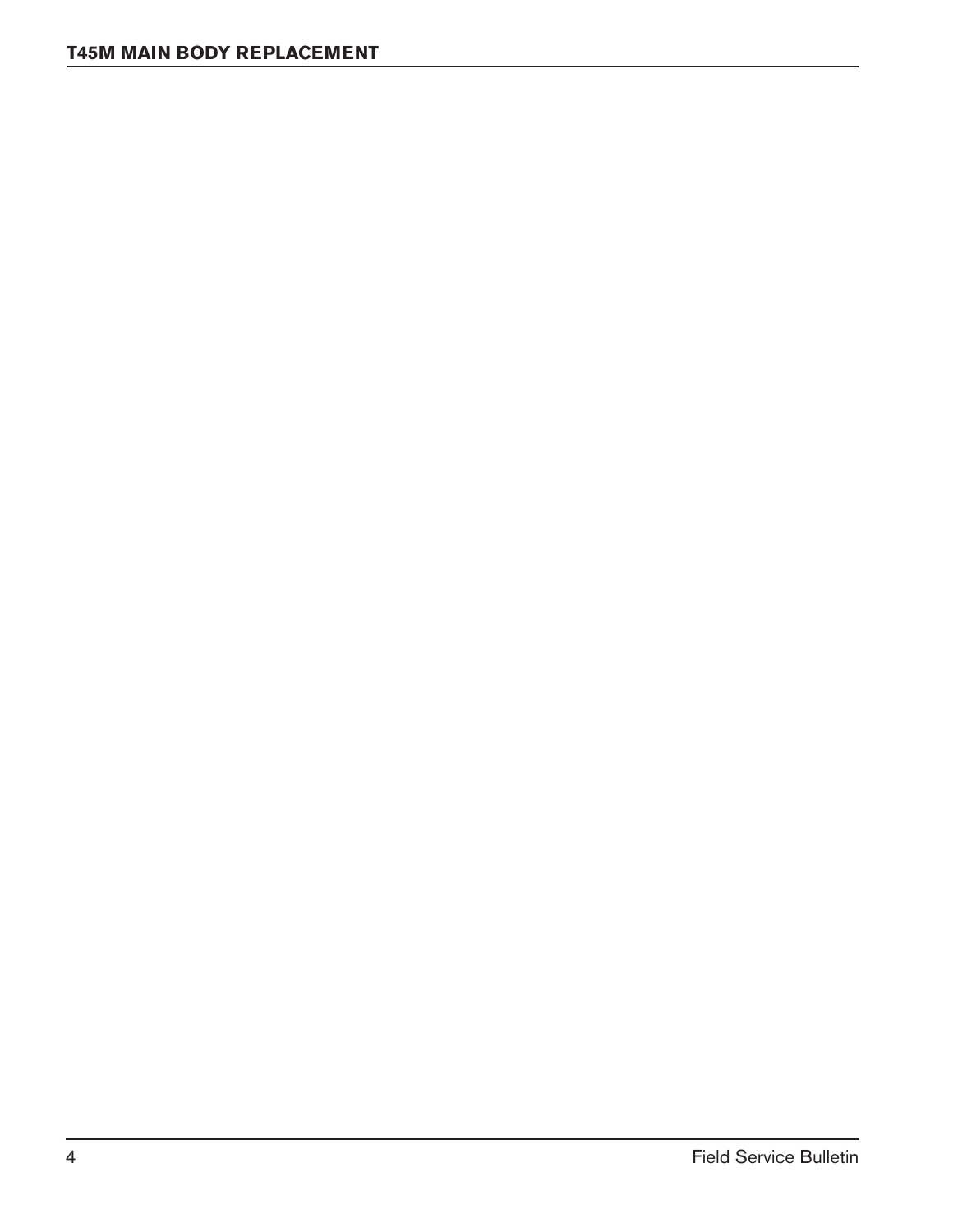

## **Introduction**

#### **Objet**

Description des étapes nécessaires pour remplacer le corps principal (tête de la torche) sur la torche machine T45m.

#### **Outils et matériaux nécessaires**

Tournevis Phillips Nº 1 Tournevis à pointe crénelée T8 Clé Allen de 2 mm (5/64 po) Clé 8 mm (5/16 po) Clé 3/8 po (ou clé à molette) Clé 1/4 po (ou clé à molette)

#### **Composition du nécessaire**

#### **Nécessaire 228320**

| <b>Description</b>                  | Quantité |
|-------------------------------------|----------|
| Lubrifiant: Tube silicone 1/4 oz    |          |
| Écrou de blocage : 4-40 Flexloc     |          |
| Vis de machine : $4-40 \times 5/16$ |          |
| Corps principal de la torche: T45m  |          |
| Tournevis à douille : M3 x 6 mm     | 3        |
| Vis de machine : M3 x 6 mm          | 6        |
| Vis de machine : M3 x 8 mm          | 2        |
| Joint torique                       |          |
| Rondelle                            |          |
|                                     |          |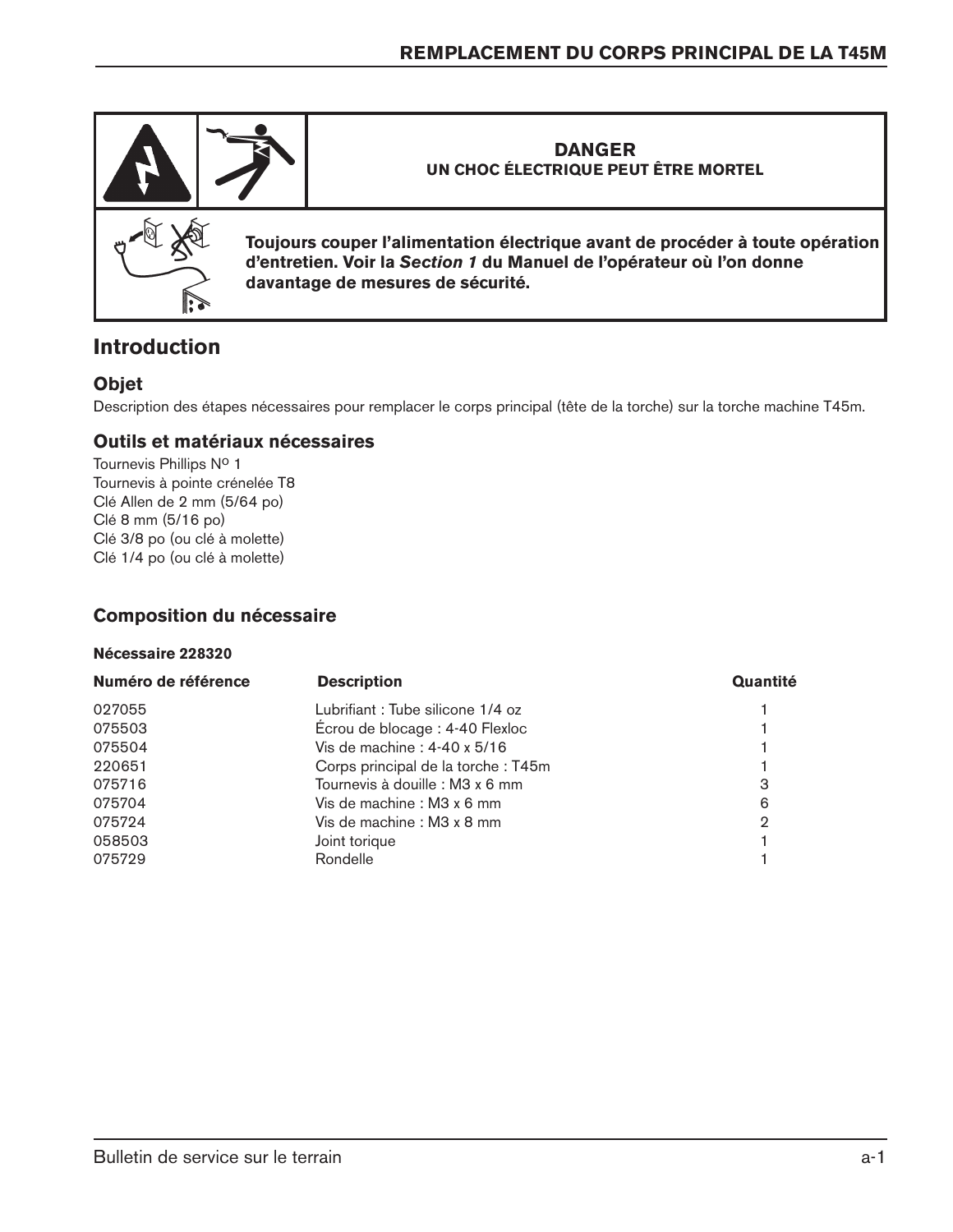## **Déposer le corps principal de la torche**

- 1. Déconnecter le faisceau de la torche de la source de courant. Sortir les consommables de la torche.
- 2. Déposer la crémaillère en desserrant les 2 vis noires qui la fixent à la gaine de positionnement. Mettre les vis au rebut.
- 3. Desserrer les 6 vis (3 à chaque extrémité) qui fixent la gaine de positionnement au serre-câble, à la bague de montage arrière et au corps de la torche et les mettre au rebut. Faire glisser la gaine de positionnement pour la sortir de la torche.
- 4. Sortir le joint torique du corps principal de la torche et le mettre au rebut.



- 5. Desserrer les 3 vis à tête creuse de la bague de montage avant et les mettre au rebut.
- 6. Faire glisser la bague de montage sur le corps de la torche.
- 7. Déconnecter le contacteur de capteur de buse.



- 8. Desserrer la vis à métaux du contacteur du capteur de buse et le contacteur du capteur de buse du corps principal de la torche, conserver la vis.
- 9. Utiliser un tournevis Phillips  $N^{\circ}$  1 et une clé de 1/4-po (ou clé à molette) pour desserrer la vis et l'écrou de blocage qui fixent le câble d'alimentation au plongeur, mettre la vis et l'écrou de blocage au rebut. (S'il y a lieu, tourner le plongeur pour accéder à la vis.)
- 10. Utiliser une clé de 8 mm (5/16 po) et une clé plate de 3/8 po (ou clé à molette) pour desserrer l'écrou qui fixe la conduite du gaz d'alimentation au raccord du gaz d'alimentation. Mettre au rebut le corps principal de la torche.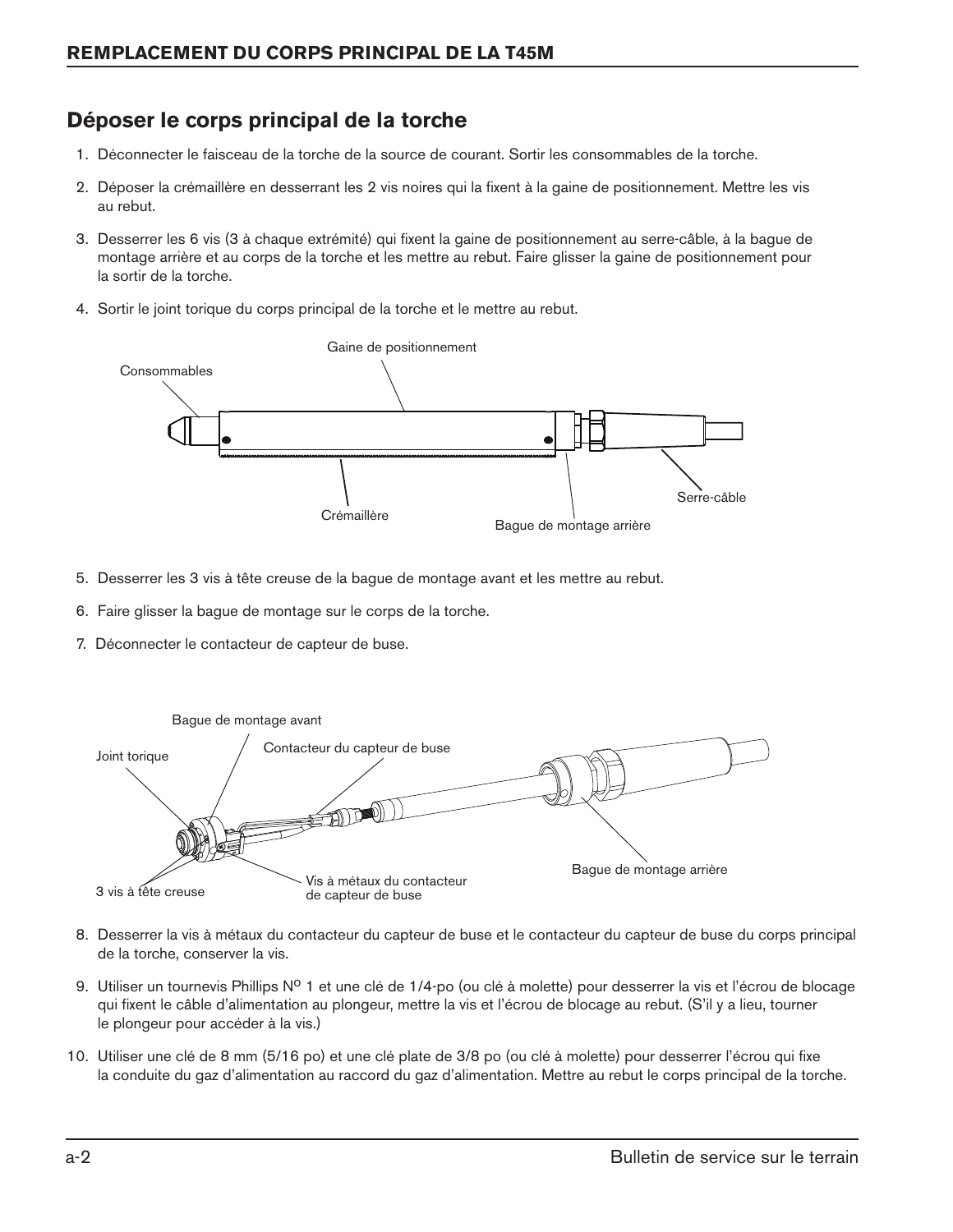

## **Installer le corps principal de la torche neuf**

- 1. Fixer le corps principal de la torche neuf au faisceau de la torche. Utiliser une clé 8 mm (5/16 po) et une clé 9,52 mm (3/8 po) (ou clé à molette) pour serrer l'écrou qui fixe la conduite du gaz d'alimentation au raccord du gaz d'alimentation.
- 2. Fixer le câble d'alimentation au plongeur de la torche en utilisant la vis, l'écrou de blocage et la rondelle neufs inclus dans le kit (voir l'illustration ci-après). Faire tourner le plongeur de sorte que la vis ne gêne pas le capteur de la buse.
- 3. Installer le contacteur du capteur de buse dans le corps principal de la torche en utilisant la vis à métaux enlevée précédemment.
- 4. Connecter le contacteur du capteur de buse.
- 5. Faire glisser la bague de montage avant sur le corps de la torche, en s'assurant que le côté chanfreiné est positionné vers le bas (vers le faisceau de la torche). Placer les 3 vis à tête creuse incluses dans le kit.
- 6. Placer le joint torique inclus dans le kit sur le corps de la torche. Passer une fine couche de lubrifiant au silicone sur le joint torique.
- 7. Faire glisser la gaine de positionnement sur le corps de la torche et vérifier l'alignement sur les trous de vis. Utiliser les 3 vis à métaux incluses dans le kit pour fixer la gaine de positionnement aux bagues de montage.
- 8. Fixer la crémaillère à la gaine de positionnement avec les 2 vis noires incluses dans le kit.
- 9. Fixer à nouveau les consommables à la torche.

#### Détail de la tête de la torche T45m